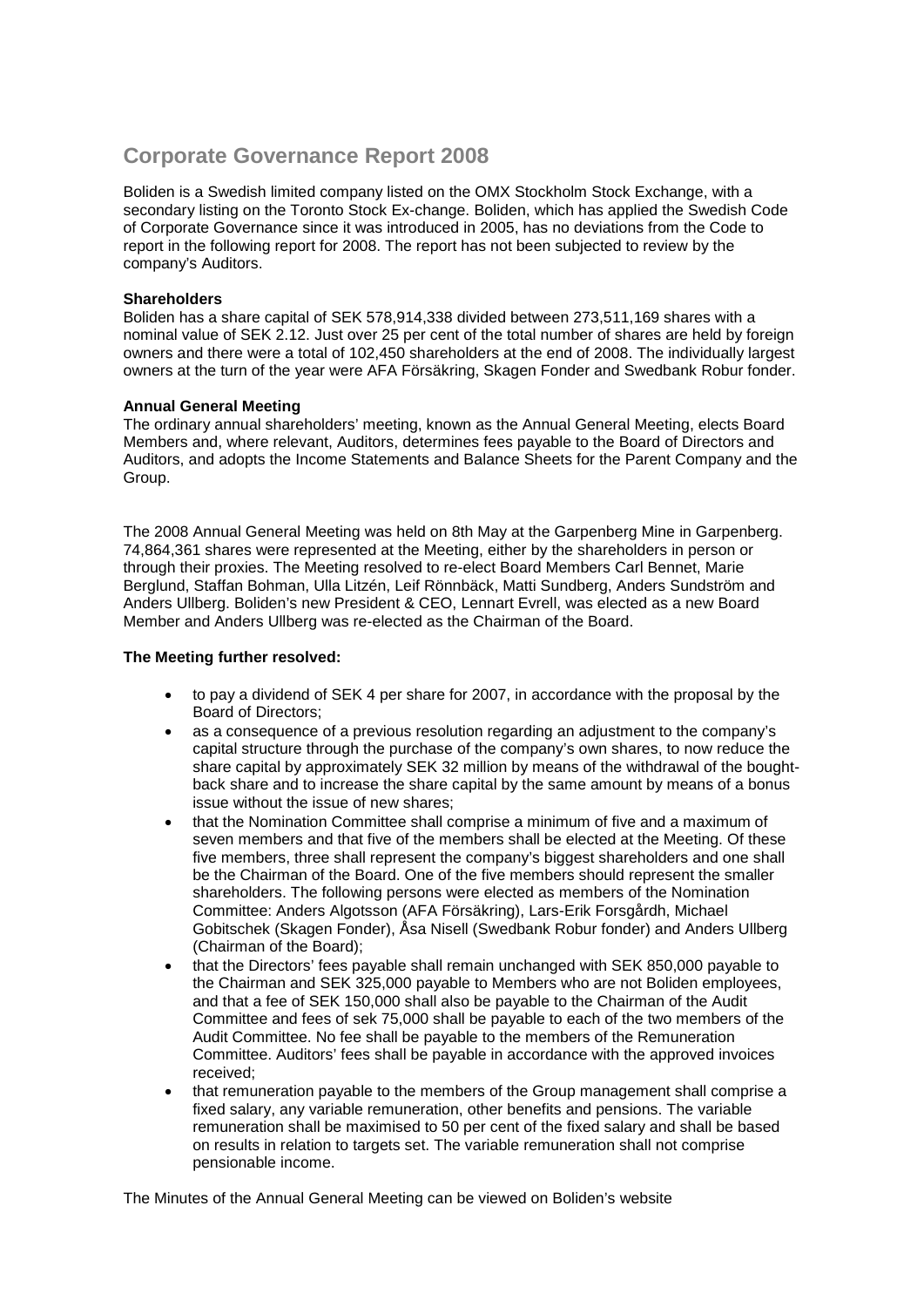#### [www.boliden.com.](http://www.boliden.com/)

#### **Nomination Committee**

In accordance with the resolution of the 2008 Annual General Meeting, the Chairman of the Board convened the Members elected by the Meeting for the election of the Chairman of the Nomination Committee, at which time Anders Algotsson was appointed Chairman. The Nomination Committee has held five meetings in addition to telephone contacts between the members.

A work schedule for the Nomination Committee's preparation of proposals for submission to the Annual General Meeting was approved at the first meeting. The focus of the Nomination Committee's work is on ensuring that the company's Board of Directors comprises Members who, collectively, possess the knowledge and experience that corresponds to the requirements made of the company's most senior governing body by the shareholders. The company's President presented the company's operations and future orientation in order to provide the Nomination Committee with source data for their assessment of the skills that the Board should possess during the impending period. The Chairman of the Board provided further source data in the form of the result of the evaluation of the Board's work during the past year and the Nomination Committee was also afforded the opportunity to meet the existing Board Members.

Deputy Chairman, Carl Bennet, who has been a Board Member since 2001, stated that he was not available for re-election. The Nomination Committee agreed to propose all of the for re-election and not to propose any new Member, which means that the number of Members elected by the Meeting will fall from nine to eight.

The Nomination Committee was also tasked this year with proposing Auditors. The company has conducted a procurement process, receiving quotes from major accounting firms, and an evaluation thereof has been conducted by the Audit Committee. After a presentation by the Audit Committee's Chairwoman, Ulla Litzén, the Nomination Committee proposed that the accounting firm of Ernst & Young be elected as Auditors for the coming four-year period.

Information on the way in which shareholders can submit proposals to the Nomination Committee has been published on the company's website. Full details of the Nomination Committee's proposals will be presented in the Notice convening the Annual General Meeting and in information provided on the company's website.

# **The board of directors**

## **Composition**

The Board of Directors has comprised nine Members elected by the Annual General Meeting and three Members appointed by the trade union organisations since the 2008 Annual General Meeting. The Board Meetings are attended by both the ordinary Members and the union Members' three Deputy Members.

Boliden's CFO and Senior Vice President of Legal Affairs (the latter is also the Board's Secretary) also attend the meetings on behalf of the Group management. Other members of the Group management and other executives also attend and present reports on individual issues as required.

The Board Members elected by the Annual General Meeting are all, with the exception of the President, to be regarded as independent in relation to the company and company management, and major shareholders.

The Members of the Board are presented on pages 86–87 in the Annual Report and on Boliden's website [www.boliden.com.](http://www.boliden.com/)

#### **The responsibilities of the Board of Directors and the Chairman**

The Board of Directors is appointed by Boliden's owners to bear ultimate responsibility for the organisation and management of the Group's affairs. The Board adopts a Formal Work Plan every year at the Board Meeting following the election held after the Annual General Meeting. The Formal Work Plan regulates the work of the Board in greater detail, together with the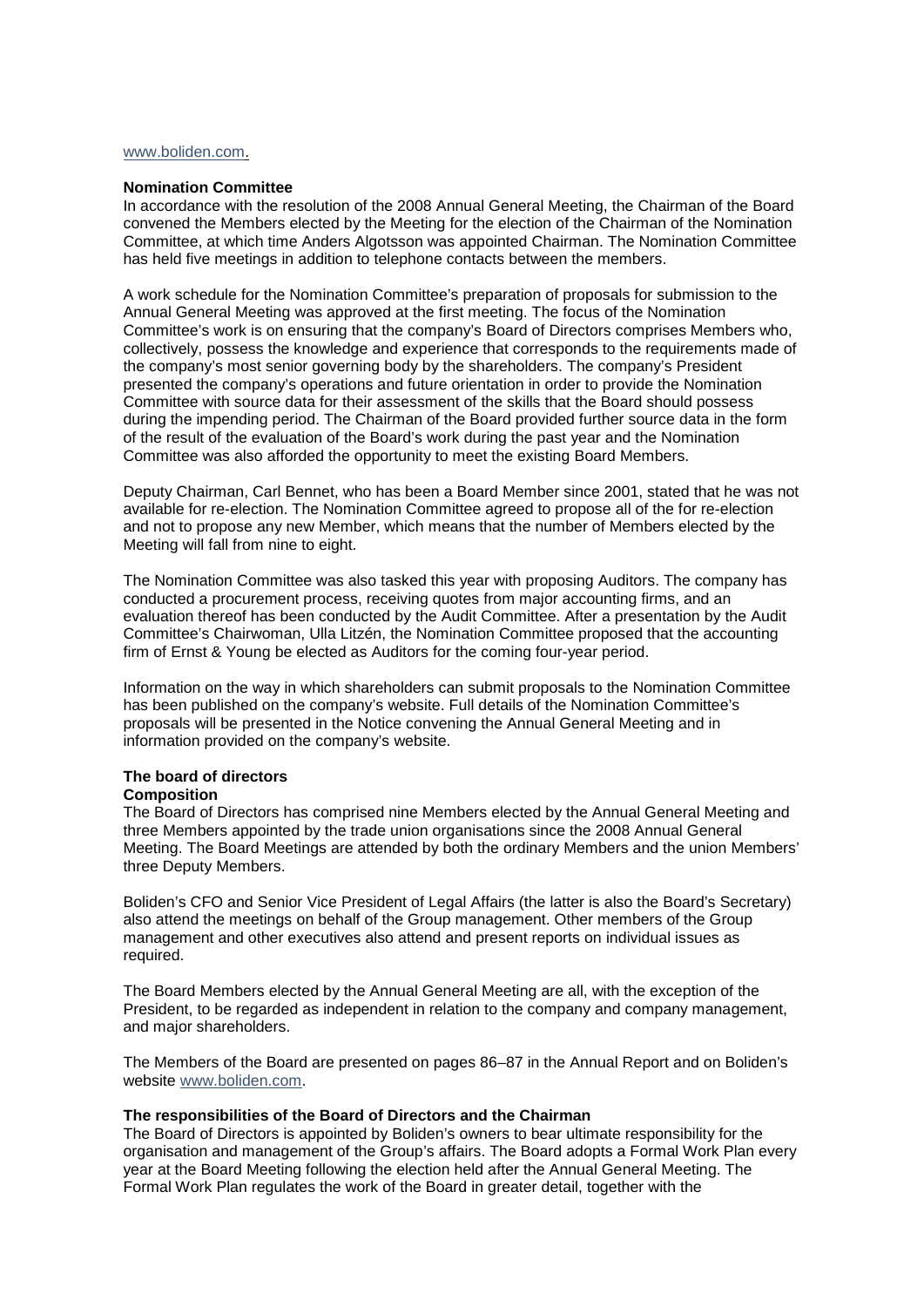responsibilities and special duties with which the Chairman of the Board is tasked. The division of labour between the Board of Directors and the President is, furthermore, clarified in the written Instructions to the President adopted by the Board at the same meeting. The Board has, as in the previous year, established an Audit Committee and a Remuneration Committee.

The Chairman of the Board guides the work of the Board and monitors the company's operations through an ongoing dialogue with the President. The Board receives information on the company's economic and financial position through monthly reports and at Board Meetings. Prior to every Board Meeting, the Chairman and the President review the issues to be discussed at the Meeting and the source data for the Board's discussion of the issues is sent to the Members approximately one week before each Board Meeting.

The Chairman ensures that the work of the Board is evaluated annually and that the Nomination Committee receives the necessary information on the results of the evaluation.

## **The Board of Directors' work in 2008**

The Board of Directors held nine ordinary Board Meetings in 2008 and one Extraordinary Meeting. The Board Meetings are regularly held at the company's operating units in order to give the Members an increased insight into the operations. In 2008, the Board visited Garpenberg and Tara. At the beginning of the year, the Board sets a number of themes that it particularly wishes to address during the year. Management skill pools, exploration and a number of strategic themes are among the issues that have been discussed in 2008. Other primary issues discussed, in addition to the Group's business plan and budget, include financial issues, energy supply, programmes of cost-cutting measures, and the work environment and health and safety work. The Board's resolutions during the year included a decision to raise new loans/credit facilities for approximately SEK 5 billion, to forward hedge the prices of copper and precious metals, to invest SEK 265 million in a new tailings pond in the Boliden Area, and to implement an action plan designed to enhance efficiency at the Irish zinc mine, Tara.

The company's Auditors have presented reports detailing their observations at two Board Meetings. The management was not present at one of these Meetings.

#### **Audit Committee**

The Audit Committee meets before the publication of every financial report, and as necessary. The Committee is tasked with assuring the quality of the company's financial reporting. This requires, among other things, that the company has a satisfactory organisation and appropriate processes. Boliden has established an internal review function whose work involves mapping risk areas and following up on work in identified areas.

In 2008, the Committee also carried out the preparatory work for the election of Auditors at the 2009 Annual General Meeting. Once the quotes received had been evaluated by the company's Treasury and Finance function, the Committee met with the audit teams from three of the accounting firms to whom requests for tender had been submitted. The Committee subsequently agreed to propose to the Nomination Committee that Ernst & Young be proposed as new Auditors, with Authorised Public Accountant, Lars Träff, as Auditor in charge, at the 2009 Annual General Meeting.

The Audit Committee works on the basis of the Instructions for the Audit Committee adopted every year by the Board of Directors and reports back to the Board on the results of its work. The Audit Committee comprises Ulla Litzén (Chairwoman) Anders Sundström and Anders Ullberg. The Audit Committee met eight times in 2008.

#### **Remuneration Committee**

The Remuneration Committee submits proposals for resolution by the Board regarding salaries and other terms of employment for the President. The Committee also approves proposals regarding salaries and other terms of employment for the Group management, as proposed by the President. The Remuneration Committee is also tasked with submitting proposals regarding remuneration principles etc. for the President and Group management, which proposals are submitted by the Board to the Annual General Meeting, which decides on the issue. Subjects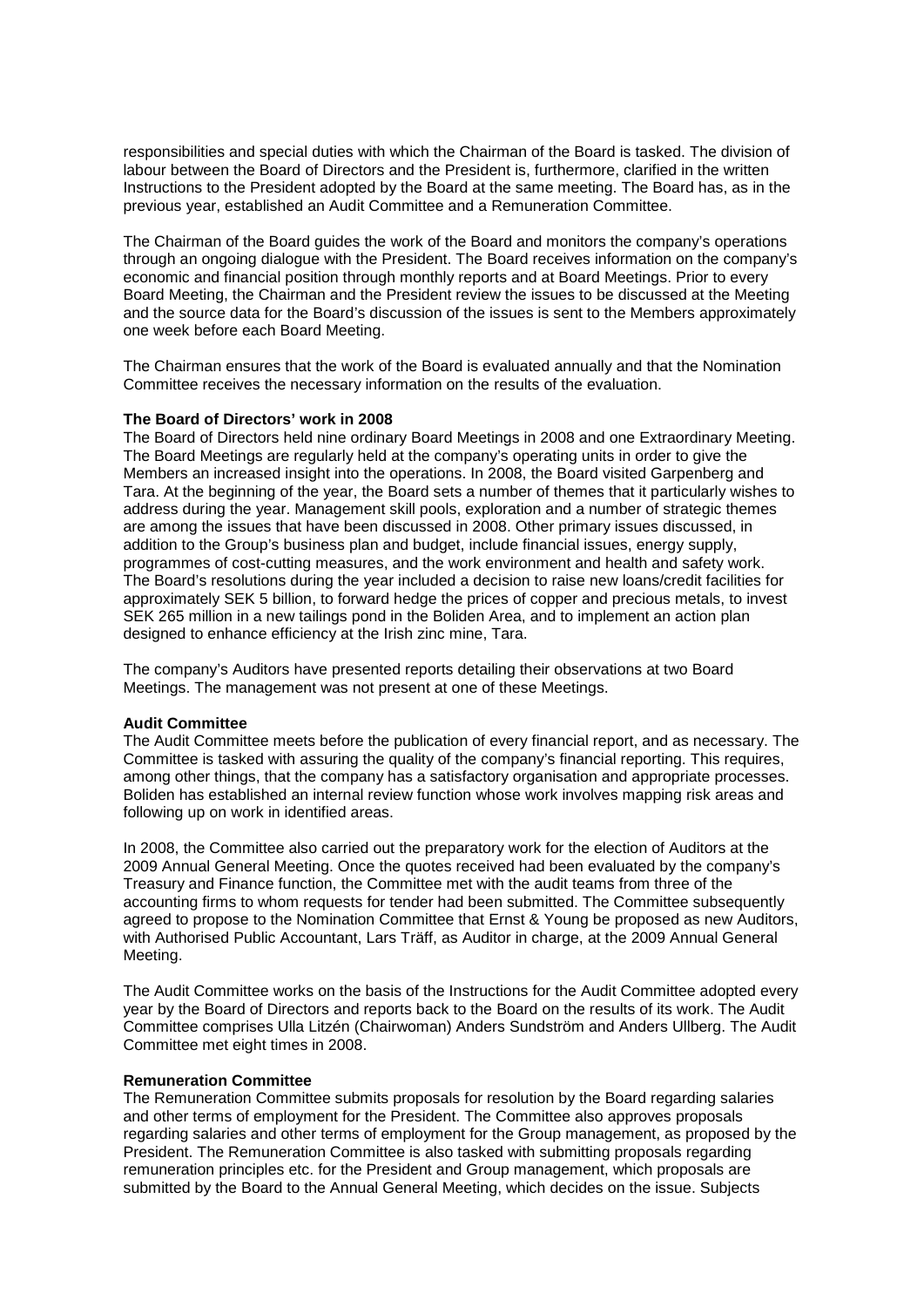discussed by the Committee during the year include the Group management's variable salary model.

The Remuneration Committee works on the basis of the Instructions for the Remuneration Committee adopted every year by the Board of Directors and reports back to the Board on the results of its work. The Committee has held one meeting during the year and the members have had extensive contact by telephone. The Remuneration Committee comprises Anders Ullberg (Chairman) and Carl Bennet.

See Note 1 on page 55 in the Annual Report for an account of the remuneration paid to the Group management.

## **Business Management**

Boliden works on the basis of the company's strategic platform, the New Boliden Way, which is updated annually. Boliden has an organisation in which responsibilities and authority are delegated within clear frameworks. The frameworks are defined by an annual budget which is broken down by unit, a strategic plan, and the Group's steering documents. Steering documents are available on Boliden's intranet and make up the internal framework required for efficient management. The company's steering documents include the financial policy, the communications policy, the environmental policy and the health and safety policy. Management by the Board goes through a chain of command from the President to the operating units.

## **The President and Group management**

Boliden's Group management comprises the President, the heads of the Group's three Business Areas, Mines, Smelters and Market, and the Senior Vice Presidents for the Group Treasury and Finance, Legal Affairs, Human Resources and Sustainable Development, and Strategy staff functions. The Group management prepares proposals regarding strategic plans, business plans and budgets, which are submitted to the Board for approval by the President. The President leads the work of the Group management, which holds regular monthly meetings to review operations. The Group's 100 or so senior managers and specialists meet annually to set important goals and strategies at management meetings, where they also have an opportunity for discussions aimed at establishing widespread support for the measures proposed.

See pages 88–89 in the Annual Report for a presentation of the Group management team.

## **Auditors**

Authorised Public Accountants, Hans Pihl and Björn Sundqvist, were elected at the 2005 Annual General Meeting to serve as the company's Auditors until the conclusion of the 2009 Annual General Meeting. Authorised Public Accountants, Jan-Hugo Nihlén and Richard Peters, were appointed to serve as Deputy Auditors. All are employees of the Deloitte accountancy firm. Hans Pihl's audit engagements also include Sigma and Industrifonden, in addition to Boliden. Björn Sundkvist has audit engage-ments on behalf of Green Cargo, Alimak Hek and A-Train. Remuneration is paid to the company's Auditors in accordance with invoices received as agreed. See Note 1 on page 55 for information on remuneration disbursed in 2008.

See Note 1 on page 55 in the Annual Report for information on remuneration disbursed in 2008.

## **Internal control**

The purpose of internal control with regard to financial reporting is to provide reasonable assurance with regard to the reliability of the same and to ensure that the financial reports are produced in accordance with generally accepted accounting principles, applicable legislation and statutes, and with the other requirements imposed on listed companies.

The Board of Directors has overall responsibility for ensuring that an efficient internal control system exists within the Group. The President is responsible for the existence of a process and organisation that ensures internal control and the quality of the financial reporting to the Board of Directors and the market.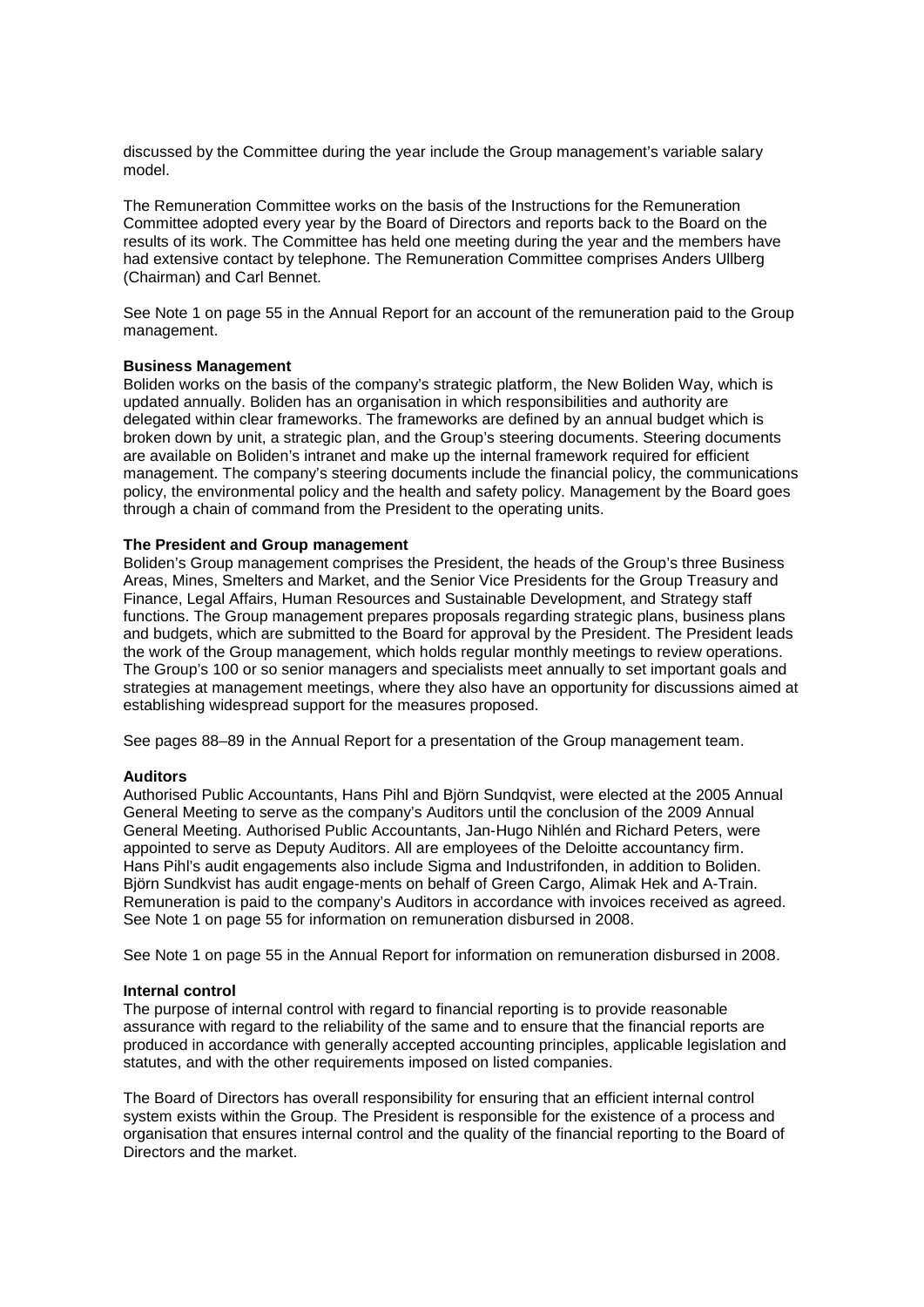## **Internal control function**

Boliden has an internal control function responsible for implementing processes and frameworks that secure internal control and ensure the quality of the financial reporting.

The function reports to the Head of the Treasury and Finance function and presents reports on issues relating to internal control at the Audit Committee's meetings.

## **Control environment**

The control environment within the Group is characterised by the fact that Boliden is a corporate group with relatively few but large operating units that have carried out their operations for many years, using well-established processes and control activities.

A structure of steering documents in the form of binding policies and guidelines for the organisation's delegated responsibilities has been established to ensure a collective attitude and methodology within the Group.

The starting point is the New Boliden Way, together with associated steering documents which include the Code of Conduct, decision-making and authorisation instructions, and a financial manual covering financial policy, accounting and reporting instructions. Local management systems with more detailed instructions and descriptions of important processes have also been set up.

Work has begun at both Business Area and Group level in 2008 on charting the financial transaction flows, identifying risks and documenting control activities in a uniform and standardised way.

## **Risk analysis**

The units conduct ongoing risk analyses with regard to financial reporting. All units shall, within the framework of the work that began in 2008, map and evaluate risks in the various accounting and reporting processes.

## **Control activities**

Various types of control activities are carried out within the Group and within every different aspect of the accounting and reporting process on an ongoing basis. The control activities are carried out in order to manage known risks and to detect and rectify any errors and discrepancies in the financial reporting.

Documentation of significant control activities within the accounting and reporting processes has begun in 2008.

#### **Information and communication**

Information on policies, guidelines and manuals is available on the intranet. Information on updates and changes to reporting and accounting principles is issued by e-mail and at the regular treasury and controller meetings.

External information is provided in accordance with the Group's communication policy. All information must be communicated in a discerning, open and transparent manner.

A review of all Group-wide steering documents was launched in the autumn of 2008. A review of the structure of the intranet is also in progress, and is designed to increase accessibility and the ability to find the right information quickly and easily.

#### **Follow-ups**

Systems, processes and controls within the Group are followed up, improved and developed continuously. Risks in relation to the use of in-house developed applications have, for example, been followed up and analysed during the year within the framework of an all-embracing programme of IT security work.